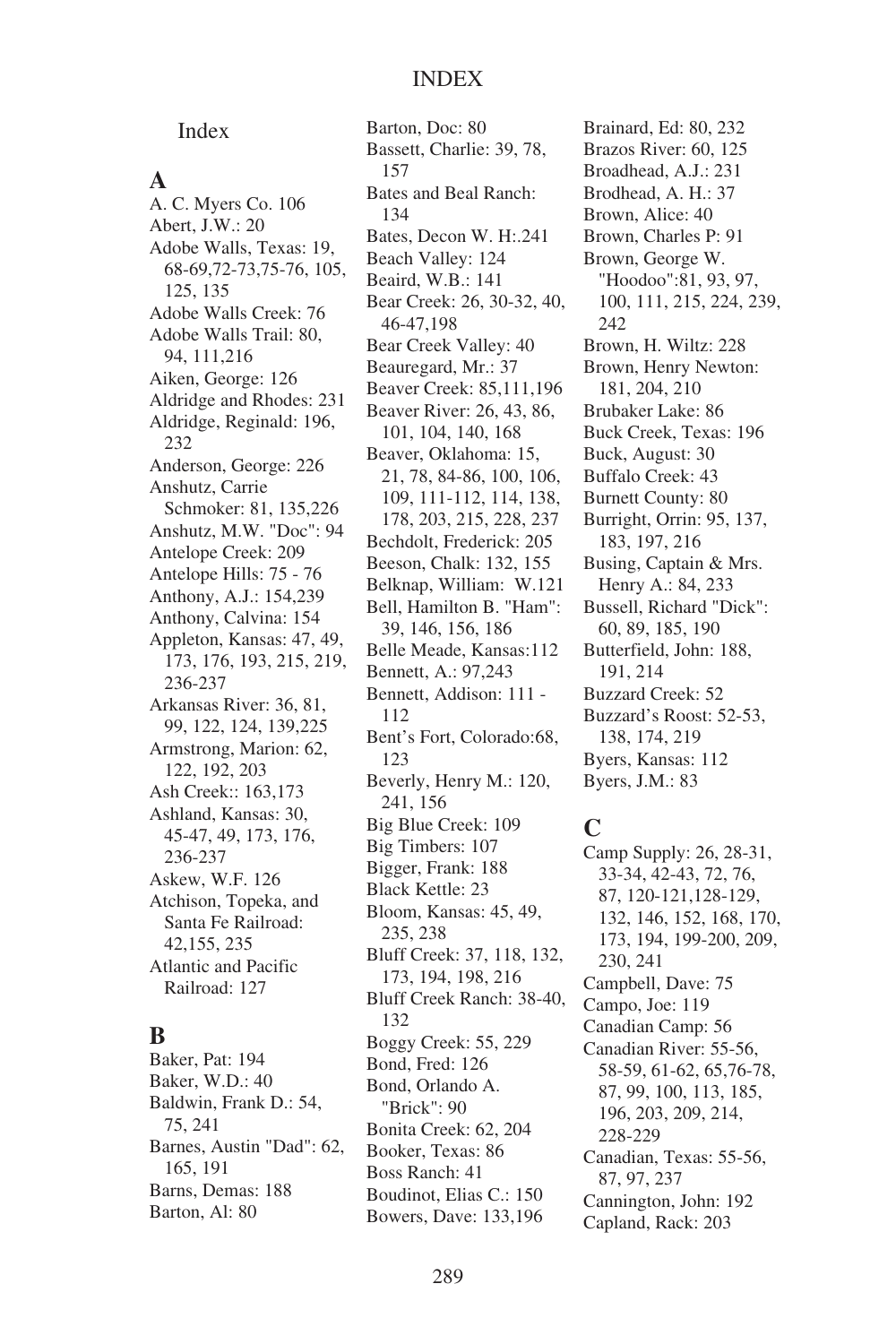#### TRAILS SOUTH

Carhart, Rev. Lewis Henry: 63 Carson, Kit: 124 Carter, Robert G.: 208 Carthage, Kansas: 93,112 Cash City: 46 Cather, Willa: 244 Cator brothers:104 Cator, Bertie: 104 Cator, Bob: 68, 100, 104, 106, 107,165 Cator,Jim:68, 100, 104, 107, 109, 114, 215, 236 Catrell, E. G.: 45 Cavalry Creek:: 26 Cavender, Frank:: 236 Chaffin, Harry: 216 Chaney, H.: 228 Chapman, Frank "Bud": 231 Charles Rath & Company:124,126 Cherokee Outlet:53 Cherokee Strip: 58 Cheyenne & Arapahoe Cattle Company: 55 Chicago, Nebraska, Kansas and Southwestern Railroad: 235 Chicago, Rock Island and Gulf Railroad: 113 Chicken Creek: 76 Chiquita Creek: 101 Chisum, John: 95 Cimarron Redoubt: 31 Cimarron River:26,40, 41, 45, 83, 86, 100-101, 140, 196-197, 218 Cimarron, Kansas: 236 Clapp, Eddie: 184 Clarendon: 63, 111 Clark (Big Sandy) Creek: 41 Clark County, Kansas: 18, 42, 45 - 47, 49 Clarke, Esther T.: 66 Clarke, Red: 41, 44, 78, 132, 239, 241 Clear Creek: 87 Coldwater Creek: 104

Coldwater, Kansas: 150,176 Collar, Jacob: 120 Collar, Jennie: 154 Collar, Morris: 159 Collins, Shotgun: 157 Commission Creek: 53, 55, 196, 206 Compton, E.E.: 34 Cone & Duran: 99 Conniston, John: 30 Conrad, Frank E.: 125 Cook, John: 229 Cook, P.G.: 34, 154 Crawford, Judd: 126 Creswell Land and Cattle Company: 80 Creswell, Henry Whiteside "Hank": 80 Crooked Creek: 81, 83, 97, 111-112, 129, 202, 214, 220, 225, 227, 235 Crooked L Ranch: 83 Cruse, Joe: 102 Currens, W.H.:83

#### **D**

Danker, Donald F.: 214 Darlington, Brinton: 121-122 Daughtery, Jack: 192 Davidson, John: 30 Davis, Writ: 199 Davis,W.A.: 190 Dawson, J. W.: 39 Deep Hole: 31, 42, 44 Deger, Larry: 156 Devil's Gap: 43 Dickerson, Charles: 159 Dixon Creek: 192, 204 Dixon Creek Station: 62 Dixon, Billy: 72, 75, 84, 126, 210, 239, 241 Dixon, Olive: 210 Doane's Store: 20 Dobbs, Garrett H. "Kid": 62, 191 Dodge City, Kansas: 14, 15-16, 21-22, 29, 34, 36, 41-42, 44, 47, 49, 59-61, 63, 65-66, 68,

73, 75-78, 80, 89-90, 92, 96, 99-102, 105-106, 109, 112, 114, 118, 121-122, 124-125, 127, 129, 132, 134-136, 138, 141-143, 152, 154, 186, 188, 190, 193-194, 196, 200, 204, 216, 221, 225, 229-231, 233-235, 237-239 Dodge City Cattle Growers Association: 102, 242 Dodge City Town Company: 154 Dodge City War: 155 Dodge City–Fort Supply Trail:14, 36, 43, 46, 62, 170, 174, 194 Dodge City-Tascosa Trail: 99-101,104 Dodge–-Supply Trail: 35 Donley, Jim: 59 Dorsey, Stephen W.: 168 Driskill, J. W.: 40 Dubbs, Emanuel: 73 Dudley, David: 69, 75 Dugan, A.H.: 36, 81, 216 Dugan, T.C.: 191 Dugan's Store: 216 Dull Knife: 19, 97, 161, 189, 224, 227 Durfee, John: 101

#### **E**

Earp, Wyatt: 38, 157 East Amarillo Creek: 192 Eckert, George & Fanny: 92 Edwards, E.J.: 111 Ellinwood, Kansas: 124 Emerson, George S.: 111, 156, 226 Englewood, Kansas: 46, 49, 178, 182 Evans, R.W.: 154 Evans, Sara: 154

#### **F**

Fant, Dillard: 233 Fargo Springs: 176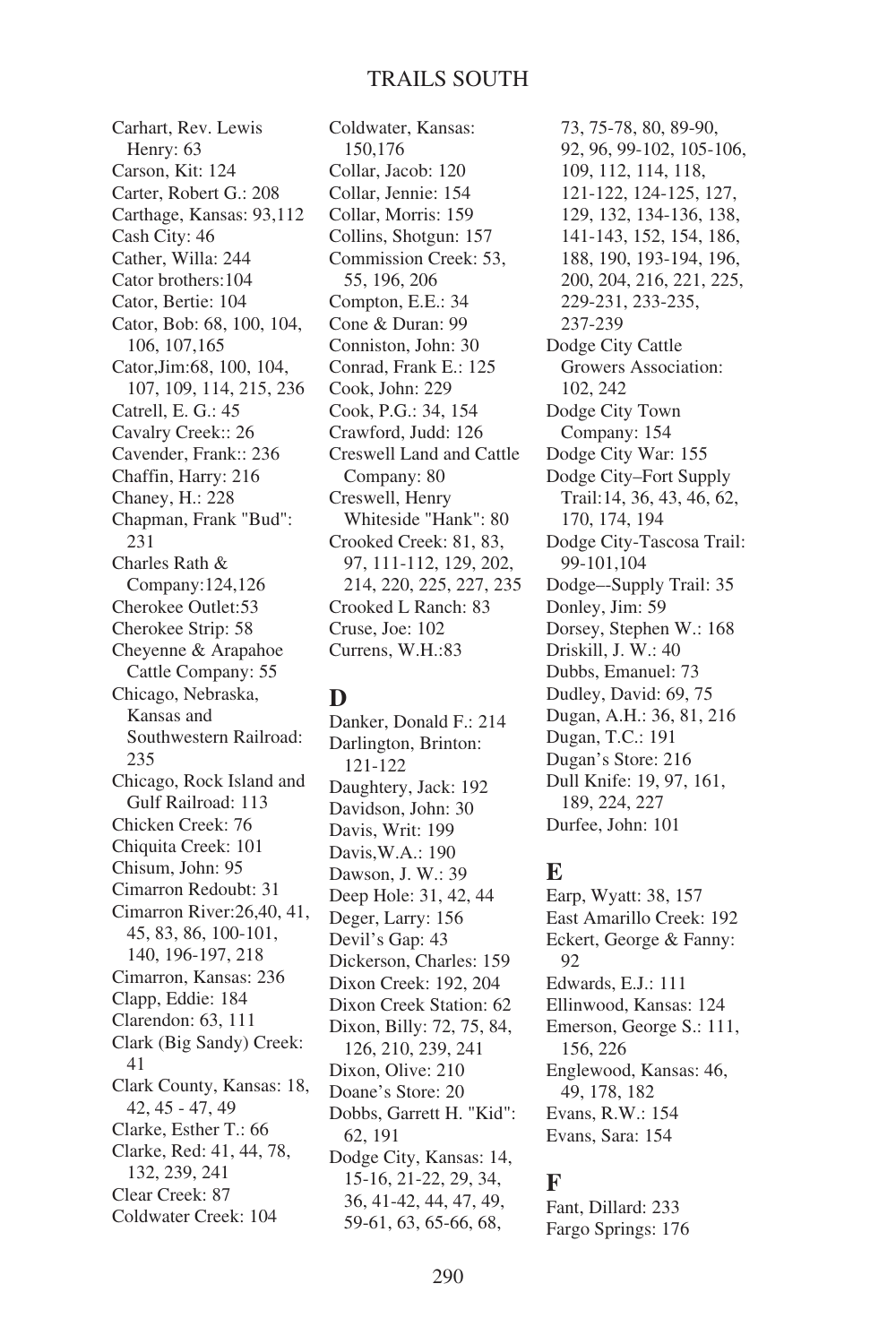Fargo, J.B.: 120 Farwell Creek: 104 Ferguson, Cal: 106, 112, 176, 183, 186, 222 Ferguson, Kansas: 84 Fifth Infantry: 75 Finney County, Kansas: 198 Fletcher, Ed: 59 Fletcher-Donley Stage Station: 59 Ford County, Kansas: 46, 47, 49, 200 Fort Bascom: 61,169,175 Fort Bascom Trail: 99 Fort Dodge: 26, 28, 30, 33, 36, 75, 105, 128, 139, 170, 188, 206, 232, 242 Fort Elliot Trail: 58 Fort Elliott: 43, 51, 53, 55, 58-63, 65,87, 89, 100, 111, 122, 126, 142, 169, 173, 174, 184-185, 187, 192, 209, 214, 229-230, 233 Fort Elliot–Tascosa Trails: 63 Fort Griffin, Texas: 60, 125, 169 Fort Hays, Kansas: 30,124 Fort Larned, Kansas: 30 Fort Leavenworth, Kansas: 122 Fort Lyon, Colorado: 120 Fort Supply, Oklahoma: 21, 35, 39, 41, 43, 51, 55, 61, 63, 65, 96, 118-119, 122, 172, 184-185, 187, 191, 197, 233 Fort Supply Trail: 35, 42, 44, 46-47, 49, 60 Fort Worth and Denver City Railroad: 113 Fowler112, 136 Fowler, George: 93 Fowler, Kansas: 81, 92-95, 112, 136, 216, 222, 224, 235, 238 Frazier, H.W.: 176

Frazier, Linn: 93 French, A.J.: 97 Fringer, Herman J.: 169 Frost, D.M.: 158

## **G**

Gaede, R: 159 Gageby Creek: 59, 207 Garden City, Kansas: 176-177 Gerlach, George: 87, 214 Gerlach, John: 214 Gerlach's Store: 87 German, John & Linda: 54 Geuda Springs, Kansas: 178 Gibbs, William: 119 Gillalow Lake: 86 Glenn, John: 39, 46 Glick, George W.: 157 Goodnight, Charles: 19, 80, 100, 122, 139, 146, 241 Gould, Charles N.: 87 Granada, Colorado: 176, 225 Gray Beard: 54 Great Western Cattle Trail: 20 Great Western Hotel: 132 Green, Johnny: 157 Greensburg, Kansas: 46, 176 Gregg, Josiah: 138 Gunter and Munson: 72 Gyles, Anna: 132 Gypsum Creek: 43

## **H**

Hackberry Creek: 101 Half Circle S Ranch: 101 Halsell, H.H.: 235 Hamburg & Company: 142 Hamburg, Henry: 125 Hamner, Laura V.: 232 Hanrahan, James: 68 Hard, A.H.: 150 Hard, Joseph: 150

Hard, Lemira P.: 150 Hard, W.H.: 151 Hardesty and Holstein ranch: 102 Hardesty, John F.: 101 Hardesty, R.J. "Jack": 100, 101, 104,109, 114, 146, 214, 239 Harris, W.H.: 156 Hartland, Kansas: 176 Hartman, L.C.: 157 Haun, Will: 186 Hayes, Mose: 76, 86, 94, 170, 188, 198, 215, 216, 231 Haywood, Ben: 173, 184, 190, 193, 197, 200, 205, 210, 239, 243 Haywood, Nat: 132 Hedrick, J.M.: 121 Heinz, Charles: 84 Hemphill County, Texas: 55 Henderson, Pete: 39 Hennessey, Oklahoma: 58 Herron, Jim: 97 Hidetown, Texas (see Mobeetie): 89 Higgins, William: 192 Hinkle, George T.: 154, 157, 226 Hinnius, Lieutenant :59 Hitch, Charlie: 95 Hoag, Enoch1: 20 Hogtown, Texas (see Tascosa): 87,99 Holladay, Ben: 188, 213, 216 Holliday, Doc: 157 Holt, R.D.; 116 Hoover and Johnson: 53 Hoover, George M.: 187, 239 Horse Creek: 87 Horse Thief Canyon: 186 Horton, L.O.: 91 Houston, Sam: 87 Houston, Temple: 87 Hover, George: 159 Hughes, Robert P.: 31 Hugoton, Kansas: 176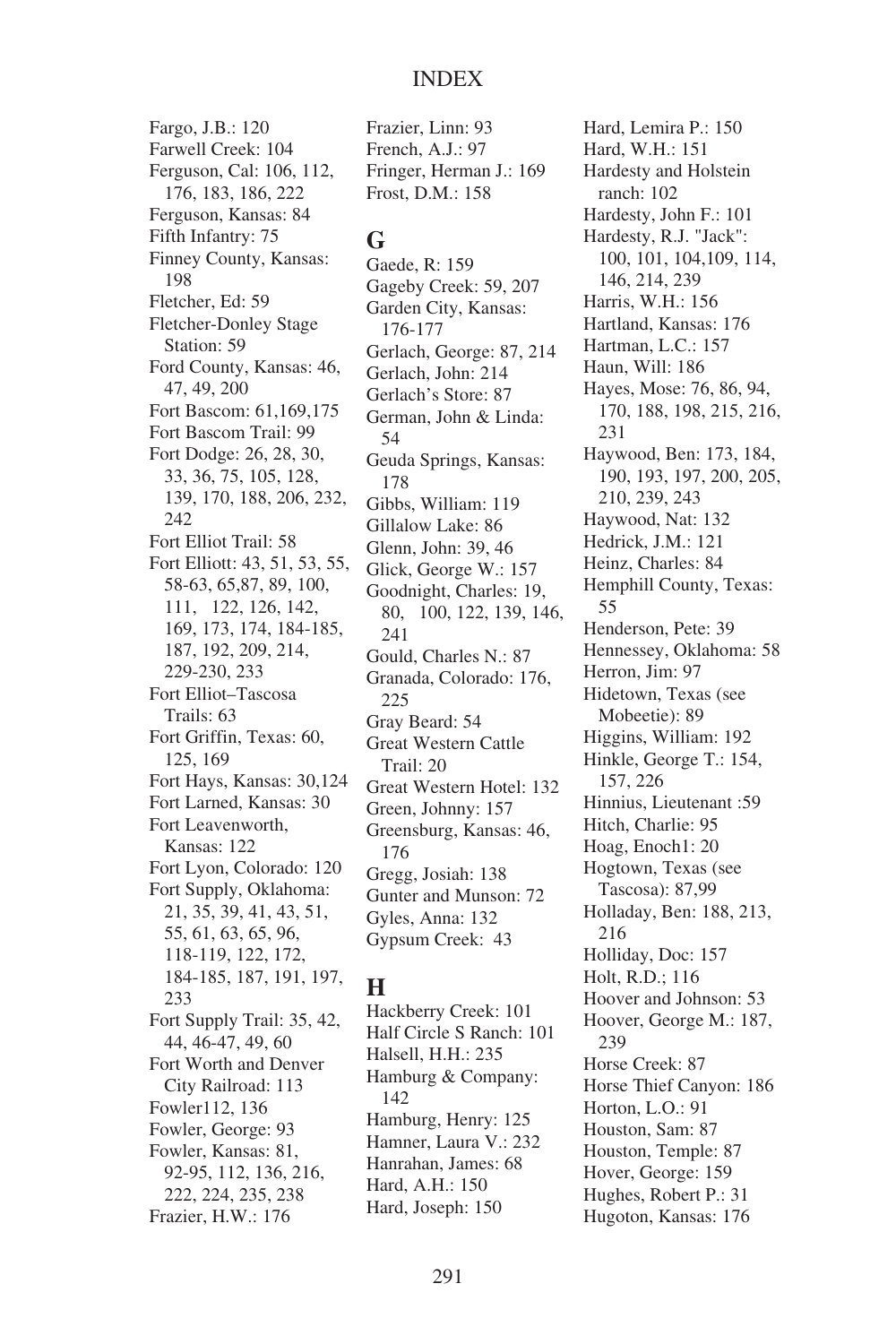Hungate, Tom: 101 Hunnius, Carl Julius Adoph: 42 Hutchinson Road Ranch: 135, 214-216 ,221 Hutchinson, Elijah: 221 Hutchinson, Humphrey: 220 Hutchinson, Madison P. "Matt": 220, 223 Hutchinson, Martha: 220 Hutchinson, Sallie Doores: 220 Hutchinson, William Henry "Willie": 119, 120,1 35, 220, 223

# **I**

Ingersol, Robert G.: 168 Ingerton, Harry: 106 Isatai (Kwahadi prophet): 68

## **J**

Jackson, Ben J.: 142 Jackson, W. Turrentine: 19, 35 Jacobs, Richard T.: 30, 32 Jard, Andy: 41, 121 John ("Red") Clarke's Boss Ranch: 40 Johnson and Draper (Wilburn blacksmiths: 53 Jones and Plummer Ranch: 42, 86 Jones and Plummer Trail: 14, 21, 36, 51, 61, 65-98, 100, 109, 111, 135, 138, 170, 186, 192, 194, 196, 216, 221, 223, 226-228, 235 Jones, Bill: 42, 187, 230, 233 Jones, Charles Edward "Dirtyface": 65, 68, 73-75, 77, 86, 89, 96, 128, 134-135, 239, 241 Jones, James J.: 66 Judy, Mrs. Tom: 83

Judy, Tom: 196

#### **K**

K H Ranch: 53 Kaufholz, Charles: 37, 41 Kelley, J.D.: 186 Kerrigan, Patrick: 230 Kimball, Henry: 205 Kingman, Kansas: 176 Kinsley, Kansas: 78,176 Kiowa, Kansas: 53 Kirk, E.B.: 34 Klaine, Nick: 40, 156, 159, 238, 243 Kramer, Ludwig: 102

## **L**

Lahey Creek: 62 Lane, Jim: 85-86, 100, 106, 109, 237, 241 Lawrence, Kansas: 150 LE Ranch: 121 Leadbetter, Tom: 230 Leavenworth and Pike's Peak Express: 214 Leavenworth, Kansas: 120, 229 Lee & Ferguson: 90 Lee and Reynolds: 89-90, 122-123, 234 Lee, W.M.D.: 21, 112, 113, 119-120, 123-124, 128, 145, 174, 190, 204, 239 Leigh, Fred: 204 Lemert, O.D.: 83, 214 Leopard, Mani: 52 Liberal, Kansas: 113, 177 Lieneman, P.T.: 185 Little Blue Creek: 107 Little Blue Station: 100, 107, 109, 214 Little Raven: 23 Lobenstein, William C.: 124, 127 Lone Wolf; 68 Long, John J.: 119, 184, 203, 205-206, 239, 241 Long, Stephen H.: 20 Loy, M.H.: 134

Lyman, Wyllys: 206 Lyons, Kansas: 124 Lytle, John T.: 51

#### **M**

M.P. Hutchinson Road Ranche: 222 Mabry, W.S.: 100 Mackenzie, Ronald S.19, 208 Mackey, Belle: 83 Mackey, Dave: 83, 215 Majors, Alexander: 118 Maley Rranche : 37 Maley, Silas: 132, 214 Manning, Sam: 138, 52 Marcy, Randolph: 20 Markley, Caroline: 124 Marshall, J.J.: 208 Marts, John: 83 Mason, Joe: 185 Masterson, Bat: 35, 42, 68, 75, 78, 89, 119, 154, 157-158, 239, 241 Masterson, Ed: 39, 68, 132 Mathews, Frank: 91, 243 Mayer, Frank H.: 141 McAllister, A.: 184 McCarty, Sally: 154 McCloud, Kenneth: 185 McCollough, Bill: 220 McCormick, David: 168 McCoy, Lon: 40 McIntyre, L.K.: 106, 111, 134 McKinley, William: 242 McLane, Frank: 157 McMasters, J.E.: 205 Meade Center Townsite Company: 93, 228 Meade Center, Kansas: 112, 187, 228, 235 Meade County, Kansas: 18, 81, 84, 92, 94, 109, 135, 136, 165, 198, 200, 214, 220, 224, 226-228, 235, 238 Meade, Kansas: 93-94, 114, 177, 186, 193, 216, 237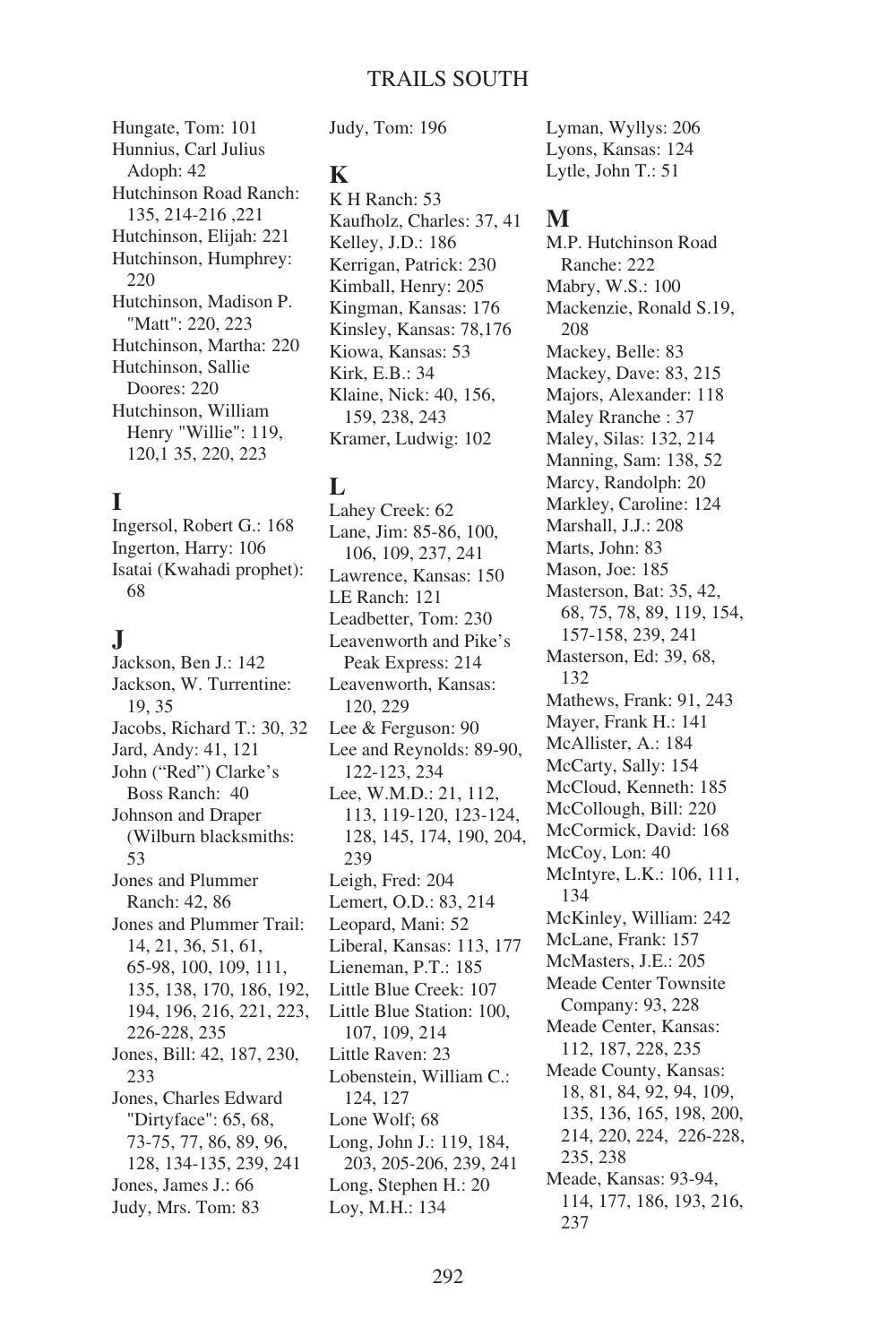#### INDEX

Medicine Lodge, Kansas: 23 Miami, Oklahoma: 237 Miles City, Kansas: 84-85 Miles, Nelson A.: 54, 75, 168, 206, 241 Military Road: 51, 89, 129 Miller, Gus: 121 Milligan, R.A.: 227 Mills, M.W.: 111-112,169 Millsap, Johnny: 157 Minneola, Kansas: 18, 45, 47, 49, 215, 236 Minor, Joseph: 126 Mix, Miles: 78 Mobeetie, Texas: 55, 59, 61-63, 86, 87, 89, 100, 122, 126-127, 142, 166, 185, 203-204, 209-210, 232, 235, 237, 239 Mobeetie–Tascosa Trail: 51 Monroe, Perry: 236 Mooar, J. Wesley: 241 Mooar, J. Wright: 66, 68-69, 139, 194 Moody, Ralph: 181 Moonlight, Thomas: 157 Moore County, Texas: 107, 109, 214 Moores Creek: 106 Mora River: 61 More, Anderson: 72 Morgan Creek: 55 Morgan, Joe: 78, 80, 241 Mount Jesus Road: 29 Mulberry Creek: 26, 30, 36, 81, 182, 111, 216 Mulberry Ranch: 219 Mullian, John: 139 Munn, M.L.: 176 Myers, A.C.: 68, 124

#### **N**

Nebraska, Kansas and Southwestern Railroad: 215 Needmore Creek: 58 Neff, Boss: 227 Neill, Hyman G.: 224 Nelson, A.D.: 121

Nelson, Oliver: 55, 62, 85, 219, 232, 239 Nevin, David: 184, 188, 197, 216 New York Cattle Company: 53 Nichia, Clem: 41 Nichols, Ben: 187 Nineteenth Kansas Cavalry : 28 Nirwana, Kansas: 84 Nixon, Thomas: 74, 126, 134 North Canadian River: 26 Norwell, Lida: 161 Novinger, E. May: 13, 97 Nye, Kansas: 94

## **O**

Oakes, George: 132 Oasis Creek: 55, 206 Ochiltree County, Texas: 58 Odee, Kansas: 83, 215, 233 Oklahoma Half Circle S: 102 Old Cactus (Ft. Supply correspondent): 14, 31, 37-38, 40, 43, 199, 233 Old Pete's Place: 216 Owens, Mrs. W.W.: 218

## **P**

Palo Duro Canyon: 208 Palo Duro Creek: 101,104 Panhandle and Santa Fe Railroad: 210 Panhandle City, Texas: 237 Parker, Cynthia: 68 Parker, Quanah: 68, 73, 75, 105, 125 Parrack, Robert: 141 Pearlette, Kansas: 96, 111, 112, 165, 227 Plummer, Joe: 65, 68-69, 75, 77, 80, 96 Polly Hotel: 54 - 55 Polly, Ephraim E.: 53

Pratt, C. "Little": 83 Pratt, Kansas: 176 Prouty, Samuel "Sam": 238

## **Q**

Quantrill, William C.: 150 Quinn James R.: 172, 233

## **R**

Raines, Tom: 231 Rath and Conrad: 61 Rath and Hamburg: 61 Rath Reynolds & Co: 60 Rath, Carrie: 154 Rath, Charles: 15, 21, 59, 60, 68, 89 -90, 119, 123, 125, 127, 134, 145, 152, 174, 239, 241 Rath, Chris1: 24 Rath, Wright, Lee, and Reynolds: 61 Raymond, Henry H.: 68, 73 Red Deer Creek: 62, 69, 72, 87, 203 Red Hole: 40 Red River: 20, 75, 209 Red River Station: 62 Red River War: 35, 206-210 Redoubt (Big Sandy) Creek : 31 Reep, Peter T.: 111 Reighard, George: 35, 38, 117, 119, 128, 132, 239, 241 Reynold, Sid: 161 Reynolds, A.E. "Albert": 120, 123, 174 Reynolds, Christopher: 148 Reynolds, F. Newton: 210 Reynolds, George A.:150, 160, 190 Reynolds, Milton W.:150 Reynolds, Philander Gillette (P.G.): 22, 40-41, 46-47, 53, 62, 96-97, 106, 112-113,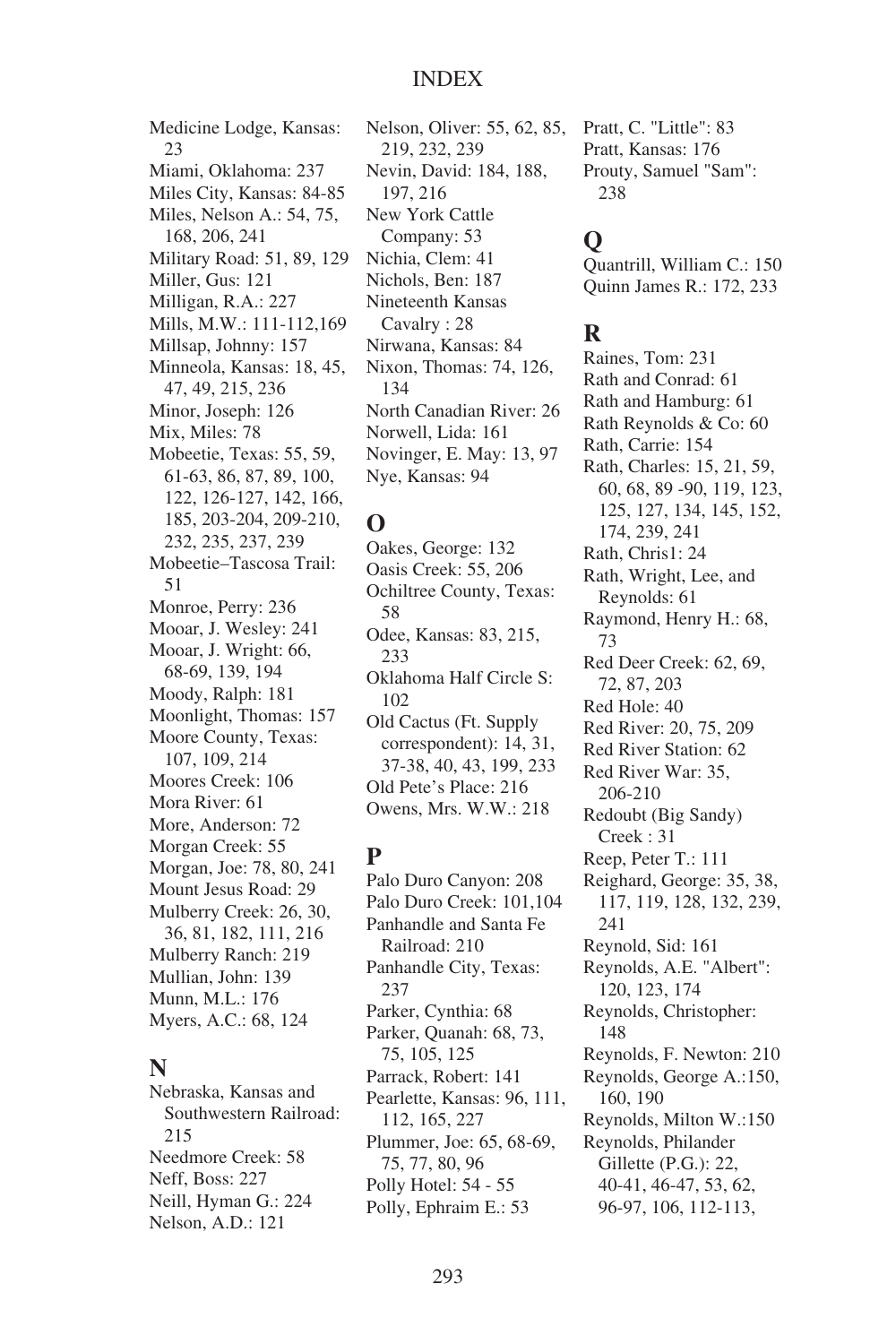145-179, 183, 185, 187 188, 192, 198, 200, 204, 215, 223, 228 Reynolds, Sid: 190 Reynolds, W.F.: 118 Richardson, Levi: 194 Richardson, Mary: 210 Richmond, Charley: 47 Rinehart, Ira: 205 Robbins, Robert E.: 191 Robinson, Tobe: 59 Roby, Charles: 46 Rock Island Railroad: 8, 18, 47, 92-94, 215 Roe, Faye W.: 31 Roe, Mrs. Frances: 139 Romero, Casimiro: 21, 119, 145 Romero, Jose: 85, 134, 137 Rosenfield, Morris: 63 Rourke, Mike: 42, 78 Rudolph, Charles: 113 Russell, John: 125 Russell, Majors and Waddell: 214 Ryan, Ed: 185

## **S**

San Miguel County, New Mexico: 61 Sand Creek: 43 Sandoz, Mari: 153 Santa Fe Railroad: 45, 98, 124, 153, 176, 239 Santa Fe Trail: 123 Santa Fe, New Mexico: 126 Satanta: 23, 30, 68 Sawyer, Charles H.: 55 Schmalsle, William F.: 207 Schmidt, Adam: 239 Schmoker, Chris: 120 Scott City, Kansas: 176 Sewell, Arabelle: 83, 233 Sheridan, Philip H.: 23, 65, 120, 153 Sherman, Texas: 63 Sherman, William T.: 168 Shinn, W.C.: 40

Short, Luke: 155, 157-158 Siders, H.E.: 77, 142 Simpson, J.H.: 16-20, 59, 65 Sixth Cavalry: 75 Skunk Arroyo: 83 Smith, E.D.: 193 Smoky Hill River: 54 Soldiers' Graves: 30, 46 Spring Lake, Kansas: 112 Springer Ranch: 55, 87, 94, 188, 215 - 216, 203, 231, 233 Springer, A..J. "Jim": 185, 214, 229, 230, 236 Springer, New Mexico: 99, 111 Staked Plains: 54 Stanton, I.J.: 202 Steed, Ben: 182 Stevenson, Myron G.: 47 Strum, Henry: 159, 173 Sughrue, Mike: 47 Sughrue, Pat: 172 Sully, Alfred: 26 Sun City Trail: 46 Sweetwater, Texas (Mobeetie): 59-60, 89, 125, 185, 234 Syracuse, Kansas: 176

## **T**

Tascosa, Texas: 14, 61-63, 99-100, 109, 111-113, 122, 137-138, 141, 169, 176, 185, 191, 203-205, 233, 235, 237 Tascosa Creek: 109 Tascosa Trail: 36, 102,114 Tascosa–Dodge City Trail: 14 Taussig, F.W.: 145 Taylor, Bayard: 216 Taylor, Nathaniel: 23 The Dodge City–Fort Supply Trail: 49 Thomas, George: 119 Threemile Creek: 59 Tilghman, William M: 97, 187 Tipton, Don: 157

Tisdale, Henry: 163,167 Topeka and Santa Fe Railroad: 158 Tracy, Fred: 168, 170, 182, 218 Trask, Charles: 38 Trask, Frank: 241 Trinidad, Colorado: 127 Turkey Track Ranch: 239 Tuttle Trail: 89, 94 Tuttle, John F.: 231, 227, 233 Two Buttes, Colorado:176

#### **U**

Ulysses, Kansas: 176

### **V**

Vanderslice Brothers: 49 Vermillion, Texas Jack: 157 Vesta, Kansas: 46

#### **W**

Waco House: 93, 112 Wakins, Ethel: 36 Walker, George C.: 44 Walker, Henry: 117 Wallace, I.: 29 Wallace, Tommy: 68, 72, 242 Washita River: 55, 58, 59, 72, 75, 205 Webb, Josh: 78 Webster, Alonzo B. "Ab": 156 Webster, Amanda: 154 Wells, Grant: 132, 190 Wesley, John: 68 West, G. Derek: 73 Western Cattle Trail: 51, 94-95, 102 Western Kansas Cattle Growers Association: 102 Wetsel, Mrs. Warren W.: 187 Wheeler County, Texas: 59-60 Wheeler, Ben: 181